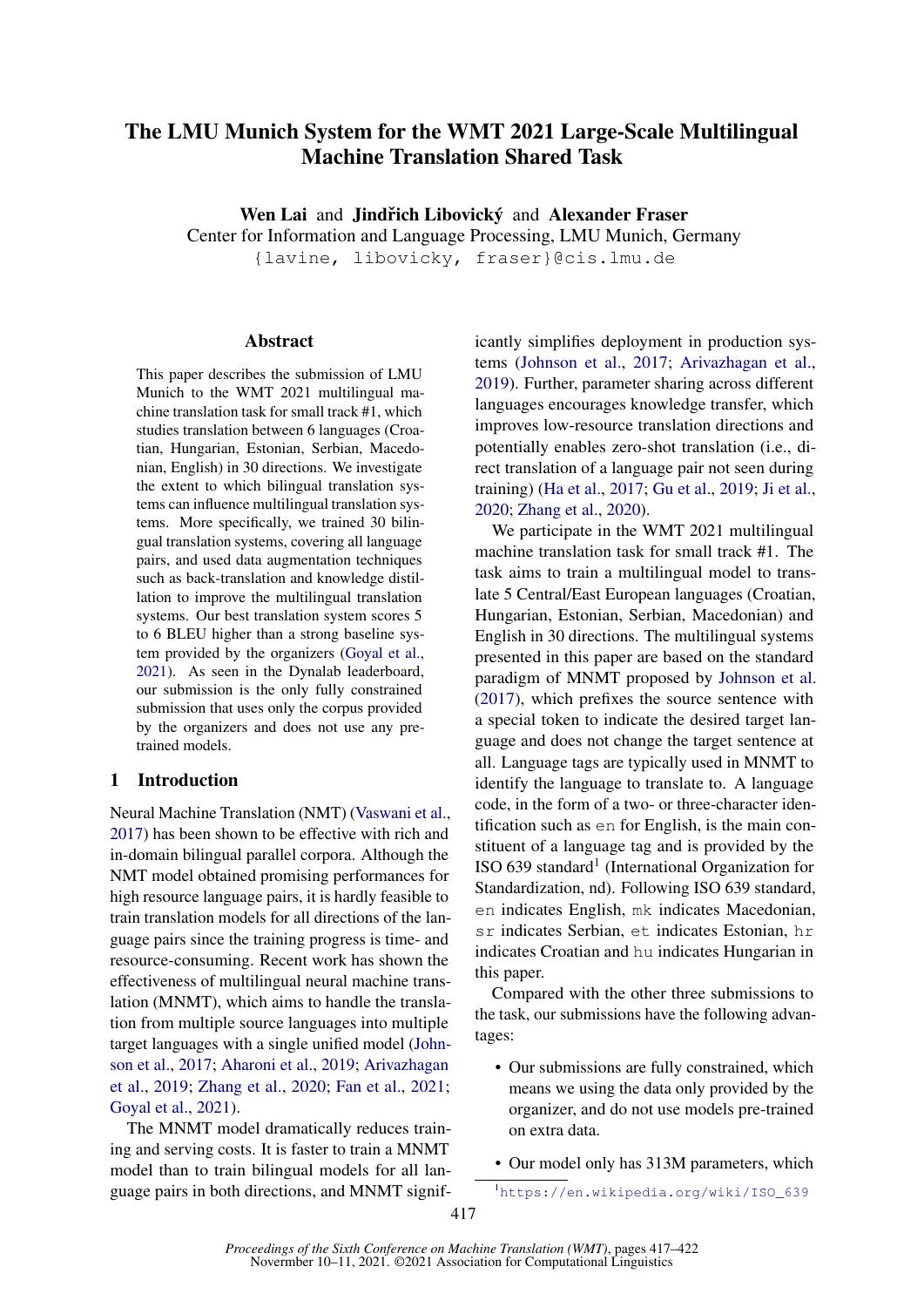<span id="page-1-0"></span>

|                       | Whole | <b>Select</b> |
|-----------------------|-------|---------------|
| No filter             | 387M  | 71M           |
| + punctuation filter  | 384M  | 71M           |
| + deduplicated filter | 304M  | 44M           |
| + langid filter       | 302M  | 43M           |
| $+$ length filter     | 274M  | 42 M          |

Table 1: Number of sentences in bitext datasets (total in 15 directions) for different filtering schemes. Whole denotes the use of all data provided by the organizers, Select denotes the use of data selection.

is smaller than the other submissions.

# 2 Data

The training data provided by the organizers come from the public available Opus repository [\(Tiede](#page-5-2)[mann,](#page-5-2) [2012\)](#page-5-2), which contains data of mixed quality from a variety of domains (WMT-News, TED, QED, OpenSubtitles, etc.). In addition to the bilingual parallel corpora, in-domain Wikipedia monolingual data for each language is provided. The validation and test sets are obtained from the Flores 101 evaluation benchmark [\(Goyal et al.,](#page-4-0) [2021\)](#page-4-0), which consists of 3001 sentences extracted from English Wikipedia covering a variety of different topics and domains. See Table [1](#page-1-0) for details on data used for training our systems.

#### 2.1 Data Preprocessing

To prepare the data for training, we used the following steps to process all of the corpora:

- 1. The datasets were truecased and the punctuation was normalized with standard scripts from the Moses toolkit<sup>[2](#page-1-1)</sup>[\(Koehn et al.,](#page-4-8) [2007\)](#page-4-8).
- 2. Sentences containing 50% punctuation are removed.
- 3. Duplicate sentences are removed.
- 4. We used a language detection tool<sup>[3](#page-1-2)</sup> (langid) to filter out sentences with mixed language.
- 5. SentencePiece<sup>[4](#page-1-3)</sup> [\(Kudo and Richardson,](#page-4-9) [2018\)](#page-4-9) was used to produce subword units. We

trained a model with 0.9995 character coverage to have sufficient coverage of characterbased languages.

6. The length filtering removes sentences that are too long (more than 250 subwords after segmentation with Sentencepiece), sentences with a mismatched length ratio (more than 3.0) between source and target language are removed.

#### 2.2 Data Selection

Data selection [\(Moore and Lewis,](#page-5-3) [2010;](#page-5-3) [Axelrod](#page-4-10) [et al.,](#page-4-10) [2011;](#page-4-10) [Gascó et al.,](#page-4-11) [2012\)](#page-4-11), aims to select the most relevant sentences from the out-of-domain corpora, which improved the in-domain translation performance. The training data provided by the organizers is large scale and contains multiple domains. Therefore, the data selection becomes a key factor affecting the performance of MNMT. Preliminary experiments (see in Table [1](#page-3-0) model #3 and model #4) showed that the performance of using all corpora provided by the organizer was poor. Following the original paper [\(Goyal et al.,](#page-4-0) [2021\)](#page-4-0), we selected three data sources (CCAligned, MultiCCAligned, WikiMatrix) for further experimentation.

#### 3 Method Description

We first trained bilingual translation models with 30 directions for all language pairs. Next, we trained a single multilingual model that can translate all language pairs. Finally, we use back-translation and knowledge distillation technologies to further improve the performance of the multilingual translation system. The details of these components are outlined next.

## 3.1 Bilingual NMT Model

We use Transformer [\(Vaswani et al.,](#page-5-0) [2017\)](#page-5-0) architecture for all bilingual models. To achieve the best BLEU score on the validation dataset, random search was used to select the hyperparameters since the datasets are in different sizes. We segment the data into subword units using SentencePiece jointly learned for all languages. The details of selected hyper-parameters are listed in Section [4.1.](#page-2-0)

# <span id="page-1-4"></span>3.2 Multilingual NMT Model

The multilingual model architecture is identical to the bilingual NMT model. To train multilingual models, we used a simple modification to the

<span id="page-1-3"></span><span id="page-1-2"></span><span id="page-1-1"></span><sup>2</sup>[https://github.com/moses-smt/](https://github.com/moses-smt/mosesdecoder/blob/master/scripts/tokenizer) [mosesdecoder/blob/master/scripts/](https://github.com/moses-smt/mosesdecoder/blob/master/scripts/tokenizer) [tokenizer](https://github.com/moses-smt/mosesdecoder/blob/master/scripts/tokenizer) <sup>3</sup>[https://fasttext.cc/docs/en/](https://fasttext.cc/docs/en/language-identification.html) [language-identification.html](https://fasttext.cc/docs/en/language-identification.html) <sup>4</sup>[https://github.com/google/](https://github.com/google/sentencepiece) [sentencepiece](https://github.com/google/sentencepiece)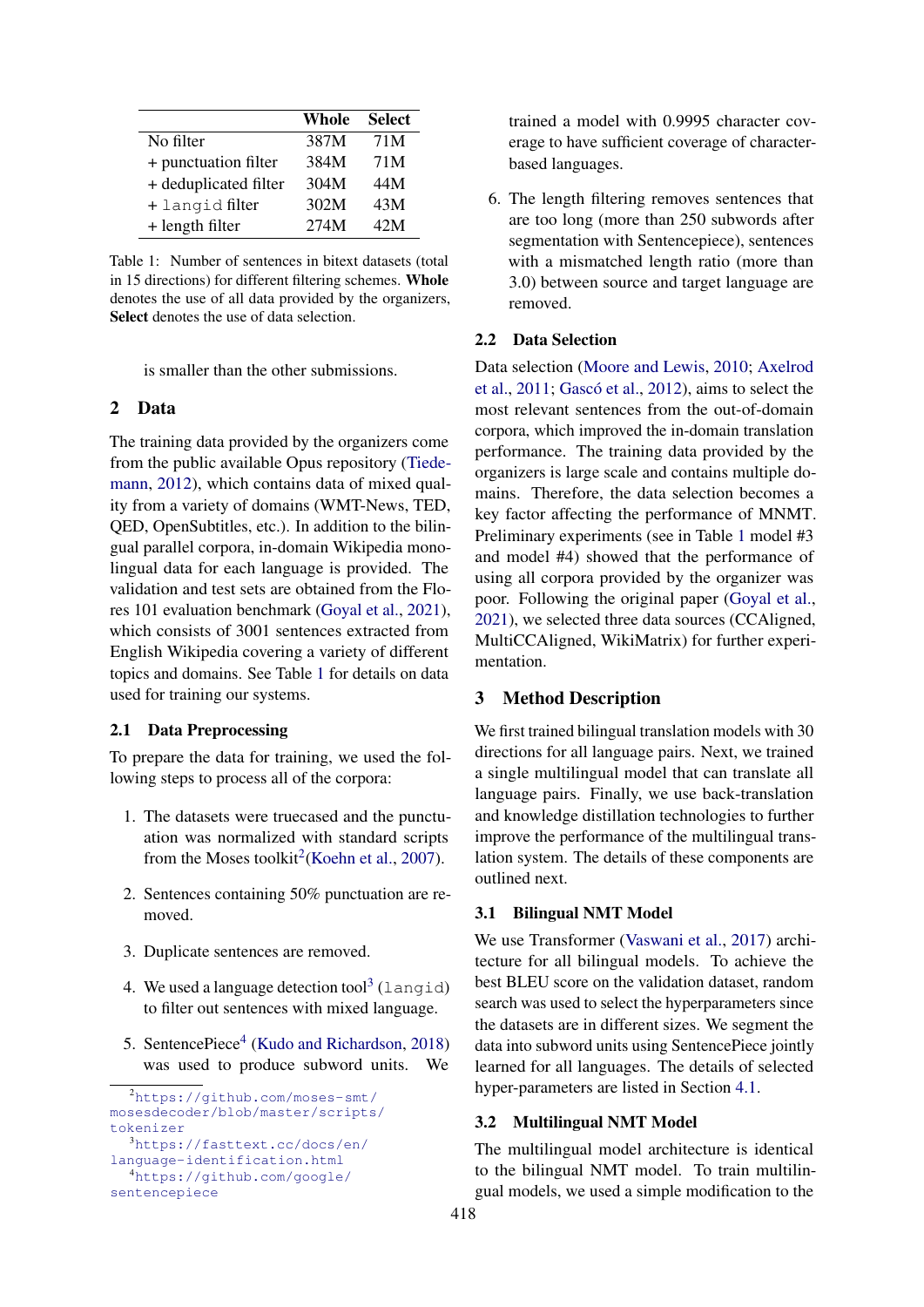source sentence proposed by [Johnson et al.](#page-4-1) [\(2017\)](#page-4-1) which introduce an artificial token at the beginning of the source sentence indicating the target language [\(Johnson et al.,](#page-4-1) [2017\)](#page-4-1). For instance, for the English-Macedonian (en→mk) translation direction, we insert a token like <2mk> at the beginning of all English sentences and do not change the Macedonian sentences.

## 3.3 Back Translation

Back-translation (BT) [\(Sennrich et al.,](#page-5-4) [2016\)](#page-5-4) is a simple and effective data augmentation technique, which makes use of monolingual corpora and has proven to be effective. Back-translation first trains a target-to-source system that is used to translate monolingual target data into source sentences, resulting in a pseudo-parallel corpus. Then we mix the pseudo-parallel corpus with the authentic parallel data and train the the desired source-to-target translation system. [Zhang et al.](#page-5-1) [\(2020\)](#page-5-1) has shown how BT can be useful for multilingual MT.

After generating the pseudo parallel corpus, we tag our BT data by adding an artificial token <BT> at the beginning of the source sentence [\(Caswell](#page-4-12) [et al.,](#page-4-12) [2019\)](#page-4-12), which indicates that the data is generated by back-translation.

## 3.4 Knowledge Distillation

Knowledge Distillation (KD) is a commonly used technique to improve model performance. The standard KD training [\(Kim and Rush,](#page-4-13) [2016\)](#page-4-13) derives a student model from a teacher model by training the student model to mimic the outputs of the teacher. We follow a recent approach to KD proposed by [Wang et al.](#page-5-5) [\(2021\)](#page-5-5), which uses selection at the batch level and at the global level to choose suitable samples for distillation.

### 4 Experiments

#### <span id="page-2-0"></span>4.1 Training Details

We use the Transformer architecture [\(Vaswani et al.,](#page-5-0) [2017\)](#page-5-0) as implemented in fairseq<sup>[5](#page-2-1)</sup> [\(Ott et al.,](#page-5-6) [2019\)](#page-5-6). For training NMT and MNMT systems, we use the Transformer-Big architecture (hidden state 1024, feed-forward layer 4096, 16 attention heads, 6 encoder layers, 6 decoder layers). For optimization, we follow the default settings from the original paper [\(Vaswani et al.,](#page-5-0) [2017\)](#page-5-0) and used the Adam optimizer with a learning rate of 0.0003. To prevent overfitting, we applied a dropout of 0.3 on all

layers. At the time of inference, a beam search of size 5 is used to balance the decoding time and accuracy of the search. The number of warm-up steps was set to 4000 and the vocabulary size is 133k. In addition, we set a length penalty factor of 1.7 to maintain a balance between long and short sentences. The batch size is set to 128 during decoding. We trained our models for approximately 3 weeks on one machine with 8 NVIDIA GTX 2080 Ti 11GB GPUs.

Because of the problems of the international tokenization in the standard BLEU score, the organiz-ers used sentence-piece BLEU (spBLEU)<sup>[6](#page-2-2)</sup> [\(Goyal](#page-4-0) [et al.,](#page-4-0) [2021\)](#page-4-0) as the official evaluation metric which operates on strings segmented using a Sentence-Piece model. Recently, the BLEU score was criticized as an unreliable automatic metric [\(Mathur](#page-5-7) [et al.,](#page-5-7) [2020;](#page-5-7) [Kocmi et al.,](#page-4-14) [2021\)](#page-4-14). Therefore, we also evaluate our models using chrF [\(Popovic´,](#page-5-8) [2015\)](#page-5-8) and BERTScore [\(Zhang et al.,](#page-5-9) [2019\)](#page-5-9).

#### 4.2 Systems

All of our systems described in Section [3.2](#page-1-4) are listed as follows:

Flores. As a baseline system, we use the pretrained models public available by Flores teams. We use flores101\_mm100\_615M tested on the devtest datasets as our baseline.

Bilingual. We trained the bilingual models using standard Transformer-Big architecture for 6 languages in 30 directions. The hyperparameters used are discussed in Section [4.1.](#page-2-0)

Multilingual. We trained the multilingual translation model using standard Transformer-Big architecture and a specific language token to indicate the desired translation target language.

Tagged BT. We augment the training data by exploring the monolingual corpus using backtranslation proposed by [Caswell et al.](#page-4-12) [\(2019\)](#page-4-12), with tagged back-translated source sentences with an extra token <BT>.

Selective KD. We focused on selective knowledge distillation proposed by [Wang et al.](#page-5-5) [\(2021\)](#page-5-5), which uses batch-level and global-level selections to pick suitable samples for distillation.

## 4.3 Results

The results of our systems on the devtest dataset are presented in Table [2.](#page-3-1) For models 1–4, we observed

<span id="page-2-1"></span><sup>5</sup><https://github.com/pytorch/fairseq>

<span id="page-2-2"></span><sup>6</sup>[https://github.com/ngoyal2707/](https://github.com/ngoyal2707/sacrebleu/tree/adding_spm_tokenized_bleu) [sacrebleu/tree/adding\\_spm\\_tokenized\\_bleu](https://github.com/ngoyal2707/sacrebleu/tree/adding_spm_tokenized_bleu)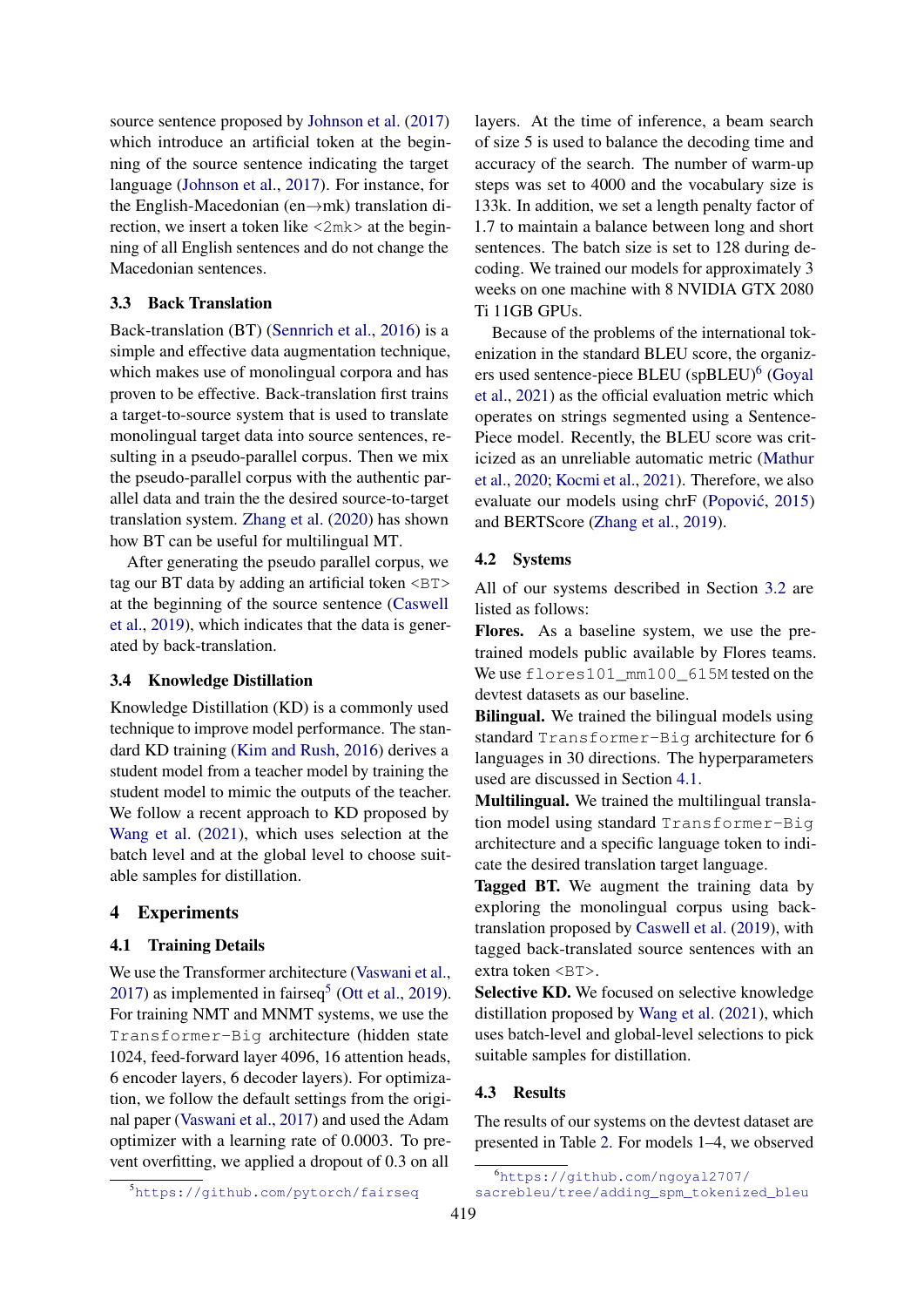<span id="page-3-1"></span>

| #        | <b>Systems</b>                                                                          | spBLEU | chrF  | <b>BERTScore</b> | <b>BEST BLEU</b> |
|----------|-----------------------------------------------------------------------------------------|--------|-------|------------------|------------------|
| $\Omega$ | <b>Flores</b>                                                                           | 28.0   | 0.528 | 0.867            | $sr-mk(36.0)$    |
|          | $Bilingual_{whole}$                                                                     | 21.1   | 0.477 | 0.831            | en-mk $(31.3)$   |
| 2        | Bilingual <sub>select</sub>                                                             | 28.4   | 0.533 | 0.863            | sr-en $(40.6)$   |
|          | Multilingual $_{whole}$                                                                 | 16.7   | 0.431 | 0.827            | sr-en $(26.1)$   |
| 4        | Multilingual <sub>select</sub>                                                          | 30.9   | 0.555 | 0.874            | sr-en $(40.0)$   |
| 5        | Multilingual <sub>select</sub> + TaggedBT(Multilingual <sub>select</sub> )              | 30.7   | 0.548 | 0.873            | sr-en $(40.5)$   |
| 6        | Multilingual <sub>select</sub> + TaggedBT(Bilingual <sub>select</sub> )                 | 32.3   | 0.562 | 0.879            | sr-en $(41.5)$   |
| $7*$     | Multilingual <sub>select</sub> + TaggedBT(Bilingual <sub>select</sub> ) + $KD_{batch}$  | 33.2   | 0.572 | 0.883            | sr-en $(42.0)$   |
| $8*$     | Multilingual <sub>select</sub> + TaggedBT(Bilingual <sub>select</sub> ) + $KD_{global}$ | 33.9   | 0.576 | 0.887            | sr-en $(42.4)$   |

Table 2: The automatic evaluation metrics on devtest data. **spBLEU, chrF, BERTScore** denotes the average scores of spBLEU, chrF and BERTScore respectively, **BEST BLEU** denotes the language pair with the best BLEU score. Systems with subscript *whole* denote the use of all data provided by the organizers, and systems with subscript *select* denote the use of data selection. Model #6 is our primary system submitted to the Dynalab leaderboard. Systems 7<sup>∗</sup> and 8<sup>∗</sup> were trained after the shared task and were not used for the final submission.

<span id="page-3-0"></span>

Figure 1: spBLEU scores on devtest data in 30 directions

that the amount of training data is not proportional to the performance of the model for the bilingual or multilingual translation model. The training data provided by the organizers contains multiple domains and does not match the dev/devtext/test data domain. Therefore, we apply the data selection methods to select data-relevant data from the training dataset to do the following experiments. Our multilingual model (#4) performs competitively with the Flores strong baseline (Model #0).

After these initial experiments, we explored how the bilingual models can be used to improve the multilingual model. More specifically, we use the Bilingual $_{select}$  model (#2) and Multilingual $_{select}$ model (#4) to back-translate the relevant monolingual corpora, and then we use the back-translations to train a new multilingual model. Although the overall performance of the Multilingual model (#4) is better than the Bilingual model (#2), backtranslation using the Bilingual model (model #6) is better than back-translation using the Multilingual model (model #5). The possible reason is that the multilingual BT is in fact a form of selftraining, but bilingual BT uses separate models, which means the knowledge obtained from bilingual BT models is more independent of the knowledge already learned by the baseline multilingual BT model.

Knowledge Distillation further improves performance slightly (Model #7<sup>\*</sup> and Model #8<sup>\*</sup>). Based on Model # 6, selective KD [\(Wang et al.,](#page-5-5) [2021\)](#page-5-5) is added to further improve the performance of the multilingual system.

Our best systems were outperformed by two other shared task submissions, which however used models pre-trained on additional data sources.

The performance grid of our best system (Model # 8<sup>∗</sup> ) is presented in Figure [1.](#page-3-0) We see from the results that the sr-en language pair produced the best results in terms of spBLEU score while the hu-hr language pair scored the lowest.

# 5 Conclusions

In this paper, we presented the LMU Munich system for the WMT 2021 Large-scale Multilingual Translation shared task for small track #1. The task evaluates translation between five central/eastern European languages and English, in total 30 translation directions. The system we submitted was fully constrained, using only the data provided by the organizers and not using any pre-trained model. The experiments show that back-translation and knowledge distillation techniques are effective for training multilingual machine translation systems.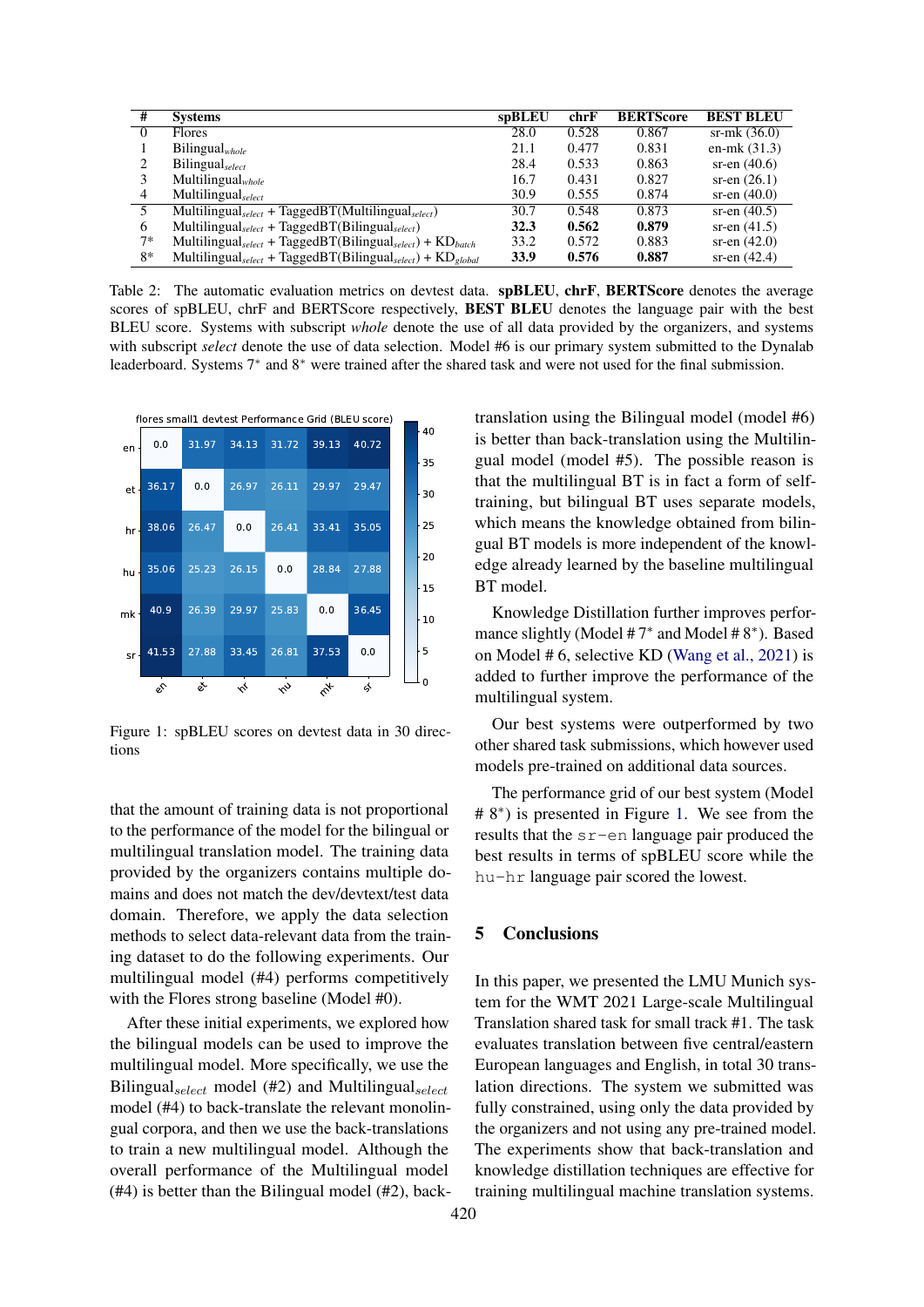## 6 Acknowledgments

We would like to thank the Flores team for the organization and for the grant of computer credits that we used in our experiments. This work was supported by funding to Wen Lai from LMU-CSC (China Scholarship Council) Scholarship Program (CSC, 202006390016). This work has received funding from the European Research Council under the European Union's Horizon 2020 research and innovation program (grant agreement #640550). This work was also supported by the DFG (grant FR 2829/4-1). We thank the other members of the machine translation group at CIS, LMU Munich, for their ideas and feedback.

#### References

- <span id="page-4-2"></span>Roee Aharoni, Melvin Johnson, and Orhan Firat. 2019. [Massively multilingual neural machine translation.](https://doi.org/10.18653/v1/N19-1388) In *Proceedings of the 2019 Conference of the North American Chapter of the Association for Computational Linguistics: Human Language Technologies, Volume 1 (Long and Short Papers)*, pages 3874–3884, Minneapolis, Minnesota. Association for Computational Linguistics.
- <span id="page-4-3"></span>Naveen Arivazhagan, Ankur Bapna, Orhan Firat, Dmitry Lepikhin, Melvin Johnson, Maxim Krikun, Mia Xu Chen, Yuan Cao, George Foster, Colin Cherry, et al. 2019. [Massively multilingual neural](https://arxiv.org/abs/1907.05019) [machine translation in the wild: Findings and chal](https://arxiv.org/abs/1907.05019)[lenges.](https://arxiv.org/abs/1907.05019) *arXiv preprint arXiv:1907.05019*.
- <span id="page-4-10"></span>Amittai Axelrod, Xiaodong He, and Jianfeng Gao. 2011. [Domain adaptation via pseudo in-domain data](https://aclanthology.org/D11-1033) [selection.](https://aclanthology.org/D11-1033) In *Proceedings of the 2011 Conference on Empirical Methods in Natural Language Processing*, pages 355–362, Edinburgh, Scotland, UK. Association for Computational Linguistics.
- <span id="page-4-12"></span>Isaac Caswell, Ciprian Chelba, and David Grangier. 2019. [Tagged back-translation.](https://doi.org/10.18653/v1/W19-5206) In *Proceedings of the Fourth Conference on Machine Translation (Volume 1: Research Papers)*, pages 53–63, Florence, Italy. Association for Computational Linguistics.
- <span id="page-4-4"></span>Angela Fan, Shruti Bhosale, Holger Schwenk, Zhiyi Ma, Ahmed El-Kishky, Siddharth Goyal, Mandeep Baines, Onur Celebi, Guillaume Wenzek, Vishrav Chaudhary, et al. 2021. [Beyond english-centric mul](https://www.jmlr.org/papers/volume22/20-1307/20-1307.pdf)[tilingual machine translation.](https://www.jmlr.org/papers/volume22/20-1307/20-1307.pdf) *Journal of Machine Learning Research*, 22(107):1–48.
- <span id="page-4-11"></span>Guillem Gascó, Martha-Alicia Rocha, Germán Sanchis-Trilles, Jesús Andrés-Ferrer, and Francisco Casacuberta. 2012. [Does more data always yield](https://aclanthology.org/E12-1016) [better translations?](https://aclanthology.org/E12-1016) In *Proceedings of the 13th Conference of the European Chapter of the Association for Computational Linguistics*, pages 152–161, Avignon, France. Association for Computational Linguistics.
- <span id="page-4-0"></span>Naman Goyal, Cynthia Gao, Vishrav Chaudhary, Peng-Jen Chen, Guillaume Wenzek, Da Ju, Sanjana Krishnan, Marc'Aurelio Ranzato, Francisco Guzman, and Angela Fan. 2021. [The flores-101 evaluation](https://arxiv.org/abs/2106.03193) [benchmark for low-resource and multilingual ma](https://arxiv.org/abs/2106.03193)[chine translation.](https://arxiv.org/abs/2106.03193) *arXiv preprint arXiv:2106.03193*.
- <span id="page-4-6"></span>Jiatao Gu, Yong Wang, Kyunghyun Cho, and Victor O.K. Li. 2019. [Improved zero-shot neural ma](https://doi.org/10.18653/v1/P19-1121)[chine translation via ignoring spurious correlations.](https://doi.org/10.18653/v1/P19-1121) In *Proceedings of the 57th Annual Meeting of the Association for Computational Linguistics*, pages 1258–1268, Florence, Italy. Association for Computational Linguistics.
- <span id="page-4-5"></span>Thanh-Le Ha, Jan Niehues, and Alexander Waibel. 2017. [Effective strategies in zero-shot neural ma](https://arxiv.org/abs/1711.07893)[chine translation.](https://arxiv.org/abs/1711.07893) *arXiv preprint arXiv:1711.07893*.
- <span id="page-4-7"></span>Baijun Ji, Zhirui Zhang, Xiangyu Duan, Min Zhang, Boxing Chen, and Weihua Luo. 2020. [Cross-lingual](https://ojs.aaai.org/index.php/AAAI/article/view/5341) [pre-training based transfer for zero-shot neural ma](https://ojs.aaai.org/index.php/AAAI/article/view/5341)[chine translation.](https://ojs.aaai.org/index.php/AAAI/article/view/5341) In *Proceedings of the AAAI Conference on Artificial Intelligence*, volume 34, pages 115–122.
- <span id="page-4-1"></span>Melvin Johnson, Mike Schuster, Quoc V. Le, Maxim Krikun, Yonghui Wu, Zhifeng Chen, Nikhil Thorat, Fernanda Viégas, Martin Wattenberg, Greg Corrado, Macduff Hughes, and Jeffrey Dean. 2017. [Google's](https://doi.org/10.1162/tacl_a_00065) [Multilingual Neural Machine Translation System:](https://doi.org/10.1162/tacl_a_00065) [Enabling Zero-Shot Translation.](https://doi.org/10.1162/tacl_a_00065) *Transactions of the Association for Computational Linguistics*, 5:339– 351.
- <span id="page-4-13"></span>Yoon Kim and Alexander M. Rush. 2016. [Sequence](https://doi.org/10.18653/v1/D16-1139)[level knowledge distillation.](https://doi.org/10.18653/v1/D16-1139) In *Proceedings of the 2016 Conference on Empirical Methods in Natural Language Processing*, pages 1317–1327, Austin, Texas. Association for Computational Linguistics.
- <span id="page-4-14"></span>Tom Kocmi, Christian Federmann, Roman Grundkiewicz, Marcin Junczys-Dowmunt, Hitokazu Matsushita, and Arul Menezes. 2021. [To ship or](https://arxiv.org/pdf/2107.10821.pdf) [not to ship: An extensive evaluation of automatic](https://arxiv.org/pdf/2107.10821.pdf) [metrics for machine translation.](https://arxiv.org/pdf/2107.10821.pdf) *arXiv preprint arXiv:2107.10821*.
- <span id="page-4-8"></span>Philipp Koehn, Hieu Hoang, Alexandra Birch, Chris Callison-Burch, Marcello Federico, Nicola Bertoldi, Brooke Cowan, Wade Shen, Christine Moran, Richard Zens, Chris Dyer, Ondřej Bojar, Alexandra Constantin, and Evan Herbst. 2007. [Moses: Open](https://aclanthology.org/P07-2045) [source toolkit for statistical machine translation.](https://aclanthology.org/P07-2045) In *Proceedings of the 45th Annual Meeting of the Association for Computational Linguistics Companion Volume Proceedings of the Demo and Poster Sessions*, pages 177–180, Prague, Czech Republic. Association for Computational Linguistics.
- <span id="page-4-9"></span>Taku Kudo and John Richardson. 2018. [Sentencepiece:](https://arxiv.org/abs/1808.06226) [A simple and language independent subword tok](https://arxiv.org/abs/1808.06226)[enizer and detokenizer for neural text processing.](https://arxiv.org/abs/1808.06226) *arXiv preprint arXiv:1808.06226*.